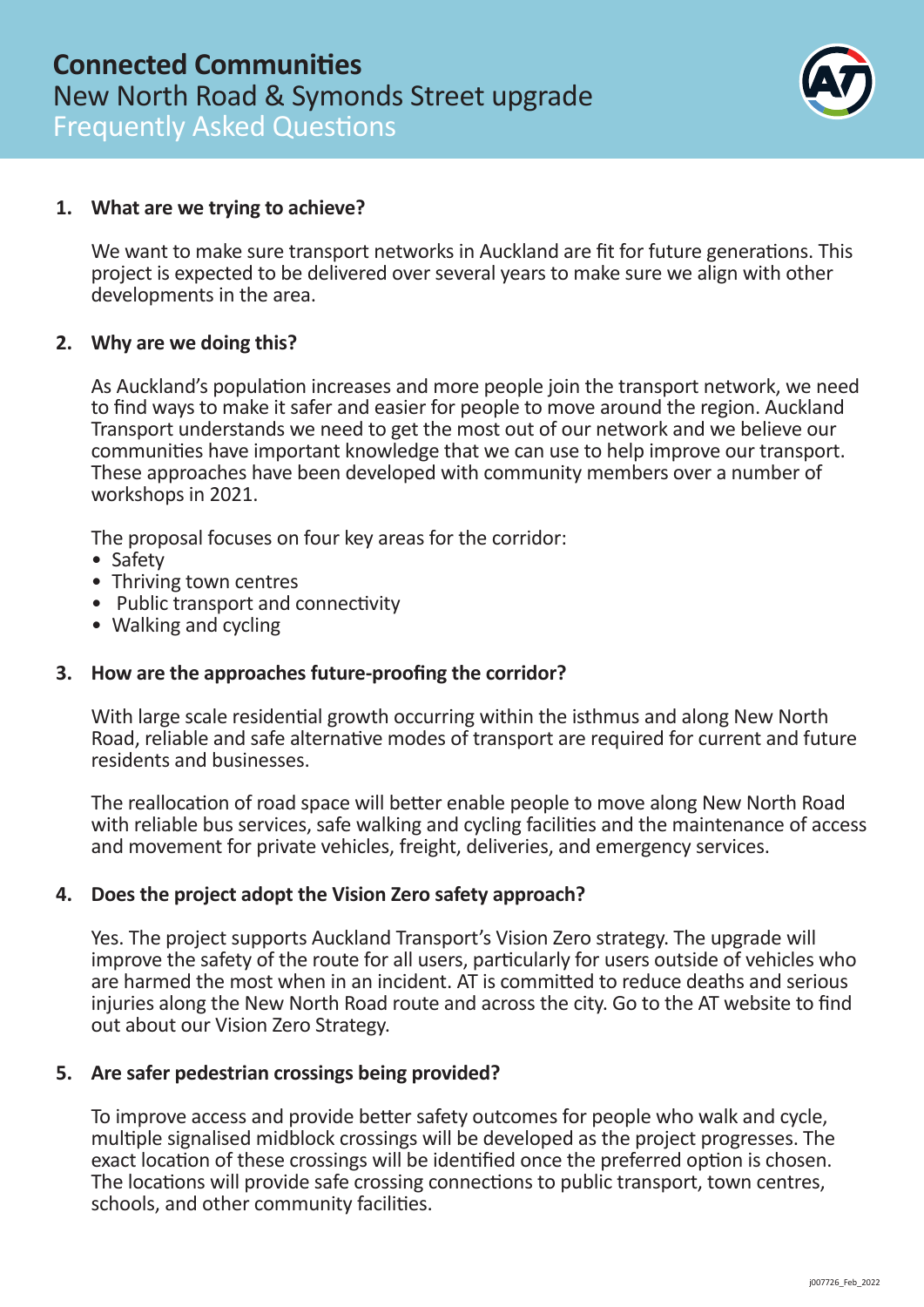

# **6. Why may the speed limit be reduced on sections of the corridor?**

To improve travel choices and safety outcomes for all road users, the project is investigating changes to the speed limit along the corridor from 50kmh to 40kmh and to 30kmh within the town centres. This is in line with Vision Zero for Tāmaki Makaurau and what is a safe and appropriate speed limit for the corridor. Following confirmation of a preferred approach, Auckland Transport will engage with the community on potential speed limit changes along the corridor.

### **7. What facilities are being provided for general vehicles along the corridor?**

All approaches maintain at least one general traffic lane in each direction.

### **8. How might the proposed Approaches impact on freight, access for emergency services and general vehicles?**

All of the Approaches reflect the operation of an arterial corridor to efficiently enable the movement of people, goods, and services. All approaches will maintain at least one general traffic lane in each direction and will allow for through movement for larger vehicles.

The New North Road corridor is over 11km long and acquiring land to widen the corridor is not economically feasible, so using the existing road space to safely provide for all modes of transport is required.

### **9. Will the quality of footpaths be improved?**

Where the footpath is altered by the project, improvements will also investigate footpath improvements (at the same time) to reduce clutter, trip hazards and provide quality access and movement for people of all ages and abilities.

### **10. Will bus lanes be peak only or 24/7?**

The bus lane operation time is proposed to follow the city-wide peak travel times of 7-10 am and 4-7pm. The operational times of bus lanes will be confirmed as the project progresses.

### **11. What is the difference in bus reliability between the proposed approaches?**

Bus reliability is improved under all approaches by providing bus priority lanes and bus advances at traffic signals.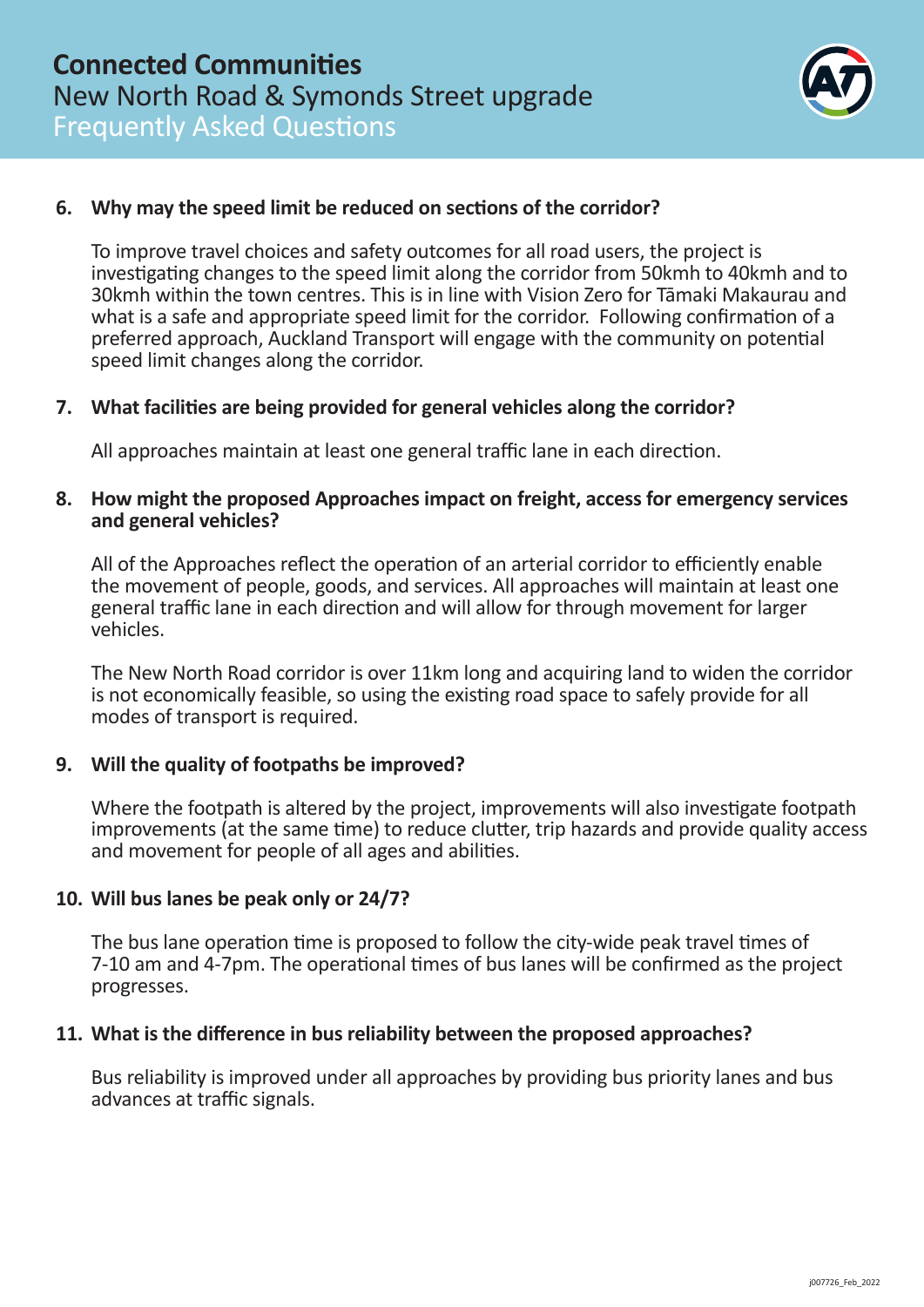

# **12. There are six train stations along the corridor, why are dedicated bus priority lanes needed as well?**

Although interconnected, the bus and train networks serve different purposes and customers. Bus services that use New North Road serve suburbs and business areas that are not close to the train stations. Bus services provide for a mixture of local and longer journeys. Buses also serve an important function in providing access to train stations and other trips.

Approach C has the greatest length of bus lanes throughout the route. To accommodate the additional bus priority, sections of the road carriageway will need to be widened by moving the kerb line and narrowing the footpath width.

# **13. What type of cycle facilities are being considered?**

Several approaches are being considered to fit cycle facilities within the existing road space and provide a safe outcome. Cycle facilities will also cater for other active modes such as micro-mobility and scooters.

Two way cycle lanes are shown in our approaches, although further design work will confirm the most appropriate side of the road for the facility and whether it is incorporated on the road surface or within a widened footpath area.

# **14. Will any on street parking and loading facilities be changed?**

Reallocating road space for bus lanes and cycle facilities will require changes to on-street parking and loading.

The Approaches show how different levels of on street parking and loading facilities can be provided within the town centres and along the route. This includes areas of dedicated parking / loading and time-restricted facilities.

The Approaches have been developed with community representative input, recognising the important role that loading, servicing and mobility parking play in supporting the town centre areas along New North Road.

A kerbside management plan will be progressed as the preferred option is developed. The kerbside management plan will confirm the level of on street facilities and how they will be managed.

### **15. How do the approaches relate to Auckland Transport's Parking Strategy and current refresh?**

Changes to the corridor will incorporate the outcome of the Auckland Transport Parking Strategy refresh which will be consulted on through 2022.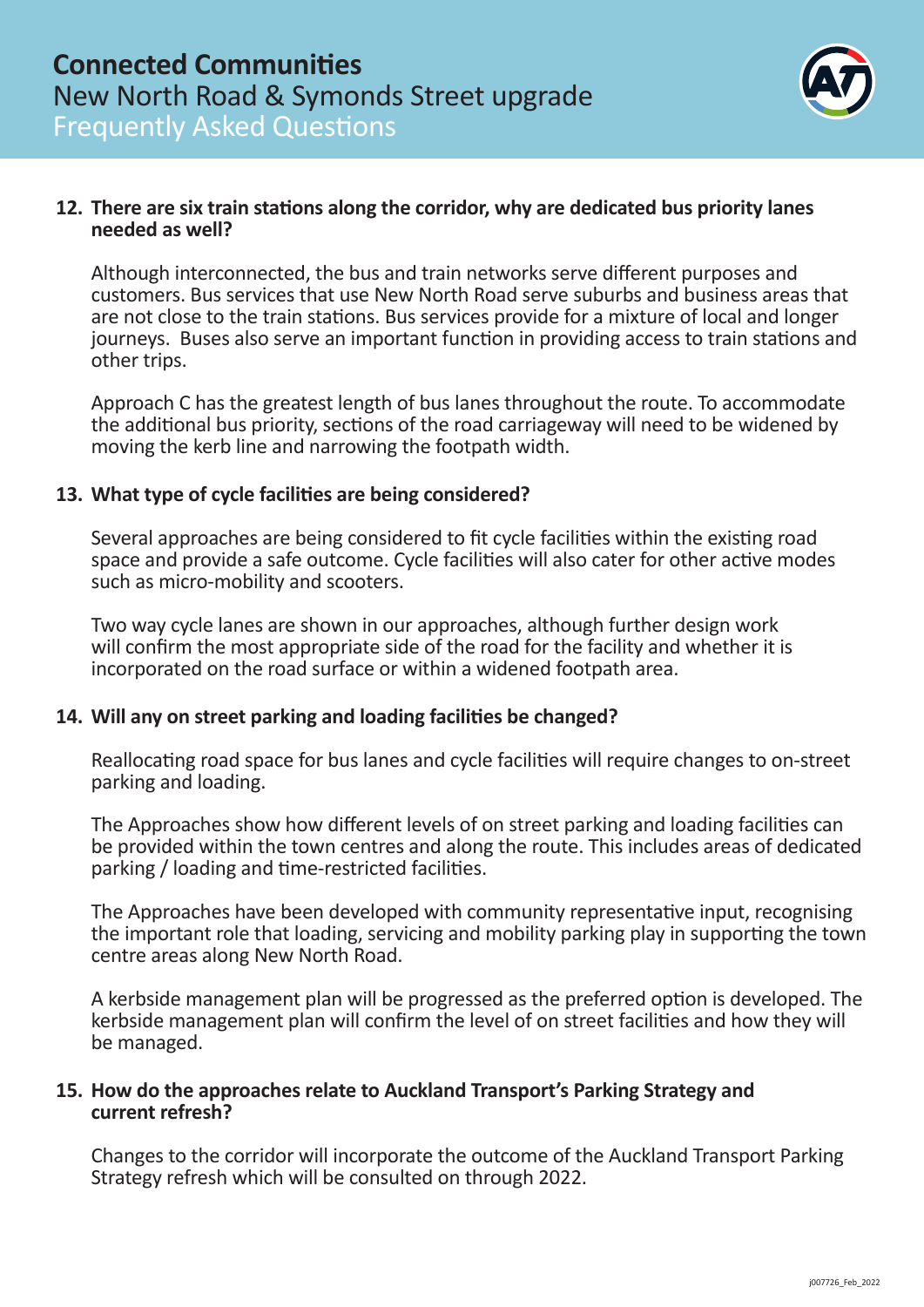

# **16. How will future land use zoning be accommodated by the corridor transformation?**

The Auckland Council Unitary Plan identifies land zonings that provide for intensified urban development along the New North Road corridor and surrounding suburbs.

The provision for residential and business growth has been considered when identifying road reallocation. It is anticipated that an additional 40,000 people will reside along or adjacent to the corridor over the next 20 years.

The proposed upgrade helps cater for improved transport solutions across all modes to accommodate this growth.

The National Policy Statement for Urban Development identifies additional zoning intensification along the corridor and rapid transit stations. Auckland Transport is working with Auckland Council to fully assess the Policy Statement.

# 17. How will the approaches contribute to a CO<sup>2</sup> reduction and help reduce climate change?

All approaches focus on improving travel choices along the corridor and support mode shift. Through providing a range of travel choices, making town centres accessible for people using active modes, and increasing tree cover along the corridor, all approaches will result in a decrease in  $CO<sup>2</sup>$  emissions.

### **18. How will planting and increased tree cover be considered?**

As the design of the preferred option is progressed, opportunities to increase tree cover along New North Road will be identified.

# **19. How does the corridor upgrade proposals relate to other projects in the area?**

Over the coming years we are likely to see significant change along this corridor that will increase demand for safe and efficient transport. The upgrade will enable us to align with other projects in the corridor such as City Rail Link, Urban Cycleway Programme and with our 10-Year programme.

Further information on transport strategy and projects connected to the corridor proposals, go to the Virtual Engagement Room to review all relevant information.

### **20. How long will the proposals take to deliver?**

These proposals are expected to be delivered over several years to make sure we align with other developments in the area. Construction is due to commence in 2023.

### **21. How will your feedback be used?**

Your feedback on the Approaches will be used to help shape a preferred option to take forward to a detailed design for the corridor.